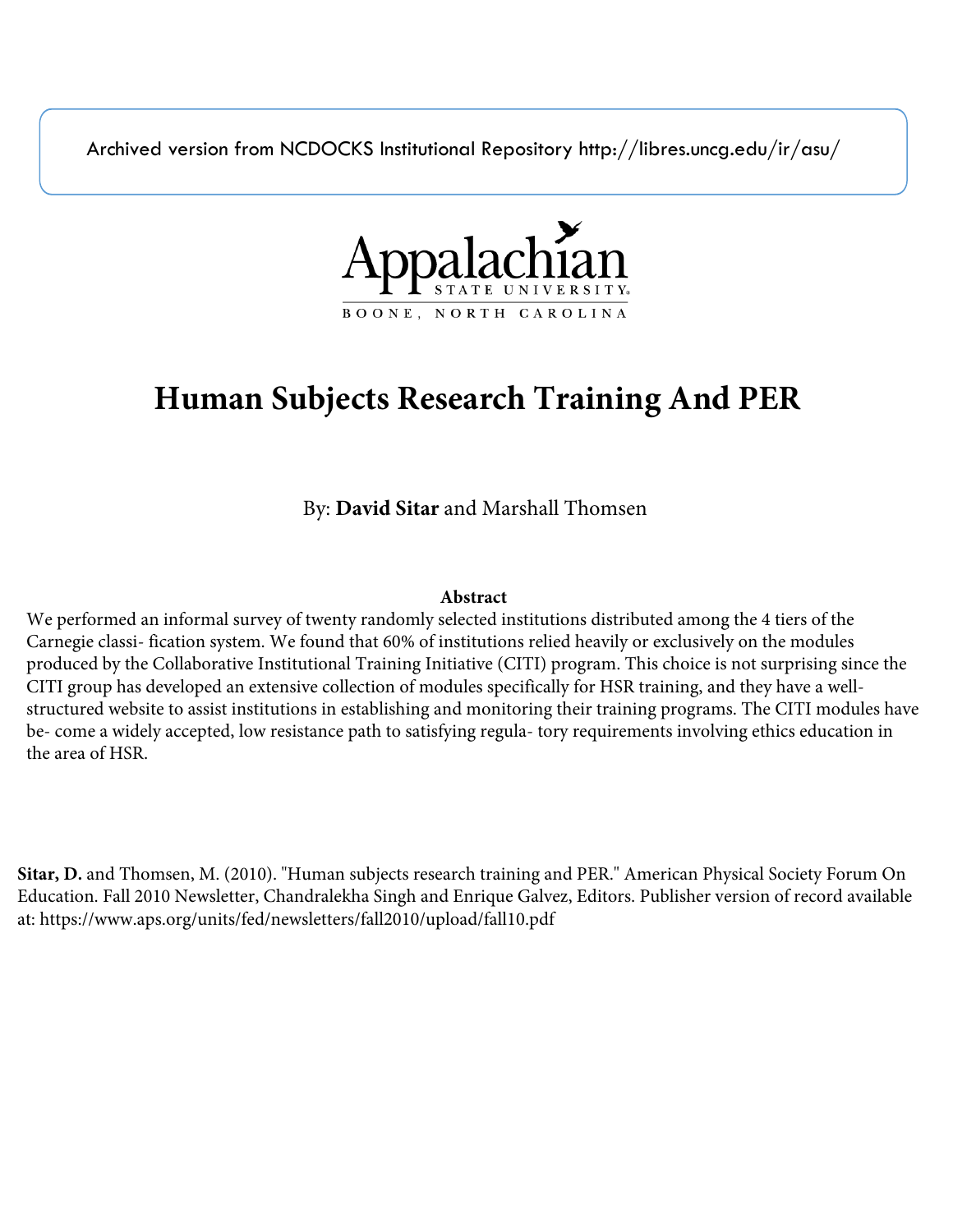

# **APS** Forum on Education **American Physical Society**

### **Fall 2010 Newsletter**

*Chandralekha Singh and Enrique Galvez, Editors*

#### **IN THIS ISSUE**

| Letter to the Editor in Response to an Article by Art Hobson in the Summer 2010 Newsletter Titled:           |  |
|--------------------------------------------------------------------------------------------------------------|--|
|                                                                                                              |  |
| <b>General Articles</b>                                                                                      |  |
|                                                                                                              |  |
|                                                                                                              |  |
| Education-Outreach according to Vanilla Ice: Strategies for High Quality, Effective Educational Efforts,     |  |
|                                                                                                              |  |
|                                                                                                              |  |
| Articles on the Gordon Conference theme of Experimental Research and Labs in Physics Education               |  |
| Gordon Conference on Physics Research and Education, Chandralekha Singh and Enrique Galvez 12                |  |
|                                                                                                              |  |
|                                                                                                              |  |
|                                                                                                              |  |
|                                                                                                              |  |
|                                                                                                              |  |
|                                                                                                              |  |
| Using Concept Building Laboratories in Optics to Improve Student Research Skills, Mark Masters 25            |  |
| New Photon Labs Infuse Energy and Content into Advanced Laboratories and Curriculum, Enrique Galvez  27      |  |
|                                                                                                              |  |
|                                                                                                              |  |
|                                                                                                              |  |
| Enhancing Student Understanding of 1D and 2D Motions: The Role of Sequencing Topics, Kinesthetic Experience, |  |
|                                                                                                              |  |
| Combining Hands-on and Virtual Experiments with Visualizations to Teach Contemporary Topics                  |  |
|                                                                                                              |  |
| Looking at Real Experiments First: Curricular and Technical Approaches for Teaching Elementary               |  |
|                                                                                                              |  |
| AAPT/PTRA Professional Development Program, A Model for Successful Teacher Professional                      |  |
|                                                                                                              |  |
| Topical Conference on Laboratory Instruction BEYOND THE FIRST YEAR of College, Gabriel Spalding 49           |  |
| <b>Graduate Student Corner</b>                                                                               |  |
|                                                                                                              |  |
|                                                                                                              |  |
| <b>Teacher Preparation Section</b>                                                                           |  |
|                                                                                                              |  |
|                                                                                                              |  |
|                                                                                                              |  |
|                                                                                                              |  |
|                                                                                                              |  |
|                                                                                                              |  |
|                                                                                                              |  |
|                                                                                                              |  |

*Disclaimer–The articles and opinion pieces found in this issue of the APS Forum on Education Newsletter are not peer refereed and represent solely the views of the authors and not necessarily the views of the APS.*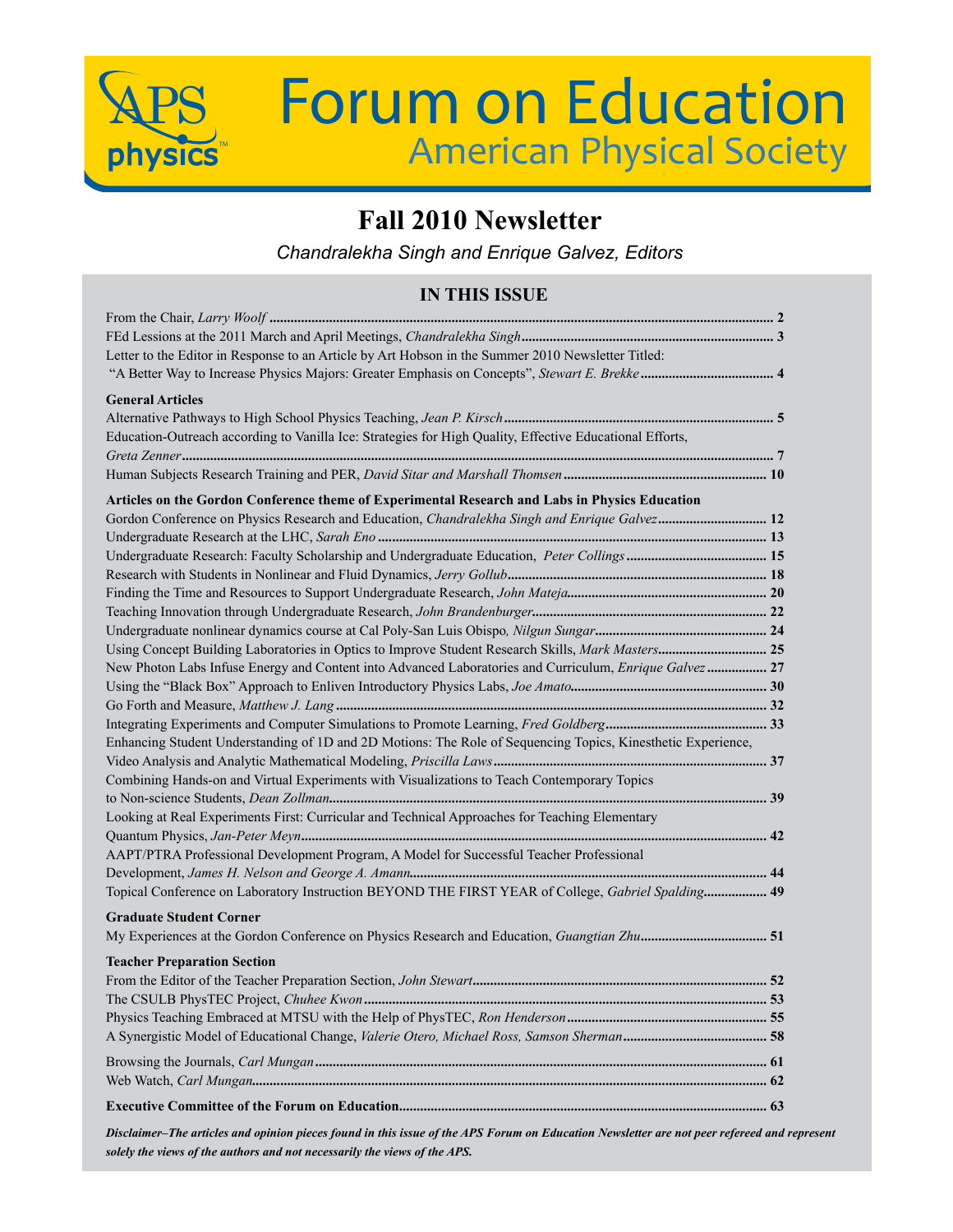## **Human Subjects Research Training and PER**

#### *David Sitar and Marshall Thomsen*

In almost all cases, physics education research (PER) involves human subjects and hence is often governed by regulations associated with human subjects research (HSR). In particular, individuals involved with federally funded research are required to receive some form of training in the regulations and ethical issues associated with HSR. Since most PER takes place in colleges or universities where the bulk of the HSR is not education-related, training programs are often not designed with PER in mind.

We performed an informal survey of twenty randomly selected institutions distributed among the 4 tiers of the Carnegie classification system. We found that 60% of institutions relied heavily or exclusively on the modules produced by the Collaborative Institutional Training Initiative (CITI) program. This choice is not surprising since the CITI group has developed an extensive collection of modules specifically for HSR training, and they have a well-structured website to assist institutions in establishing and monitoring their training programs. The CITI modules have become a widely accepted, low resistance path to satisfying regulatory requirements involving ethics education in the area of HSR.

We would like to sound a note of caution, however, in relying on the CITI modules for those involved in PER. These modules address a very wide audience and thus necessarily contain information unlikely to be relevant to those involved in PER. Depending on how the institution structures its HSR educational program, a physics education researcher may wind up reading material on research involving prisoners, for instance. This problem can be addressed within the institution by working with the appropriate overseeing body (likely, the Institutional Review Board) to ensure that a certificate of completion can be earned upon completion of only those modules relevant to PER.

A second problem that arises with the CITI modules is that there are several that have topics that could be of relevance to educational research but the connection is not explicitly made, and a significant portion of the remaining information irrelevant to PER. These modules include History and Ethical Principles, Defining Research with Human Subjects, Basic Institutional Review Board (IRB) Regulations and Review Process, and Assessing Risk in Social and Behavioral Sciences. These modules do contain information relevant to the PER community, but some effort is required to extract this relevant information.

What is lacking in the CITI modules is a single module that comprehensively addresses the issues that arise in education research at the postsecondary level. The two existing modules that are most closely related are, The Regulations and the Social and Behavioral Sciences, and Students in Research. The first of these addresses issues surrounding "exempt" research, a category that education research often (but not always) falls into. The second of these has

a section entitled "Students as Research Subjects" that addresses a number of key issues arising in PER, such as how to avoid coercion or the appearance of coercion in getting informed consent from your own students. However, this module explicitly indicates it is intended for students (as opposed to faculty) performing research. Taken as a whole, then the CITI modules do not address directly or in sufficient depth a number of important issues in PER, including

- What privacy issues arise when videotaping of class sessions is used as a research tool?
- Even if a particular classroom research project is considered "exempt", under what circumstances is an instructor ethically obligated to solicit informed consent from students?
- Is it permissible to use feedback freely given by students (such as course evaluations) as data in PER when the students were not informed that it would be used that way?
- What confidentiality considerations are relevant when analyzing student grades and individual submissions of required work?
- If one designs a study to test a new form of instruction and it becomes clear part way through the term that the new method is not helpful to the students, is it acceptable to continue using this method in order to complete the study, or must the study be terminated so that the instructional method can be changed?
- Is it possible for students in a small class to feel free of coercion as far as participating in a study goes, especially in cases where they expect to have the same instructor in a future course?
- More generally, is there a fundamental conflict between the faculty/student relationship and the researcher/research-subject relationship that no amount of identity concealing can mask?

Given that the CITI modules are the most widely used form of training for those who participate in HSR in a university setting, it is important that the modules appropriately address the needs of the PER community. As presently structured, the modules do not address important PER issues in sufficient depth. Moreover, extracting the information that is of relevance may result in wading through material mostly directed at a different audience. We believe this problem could be remedied by designing a module that focuses on education research at the university level. This module would be similar in spirit to the previously discussed Students in Research module in that it would pull together all of the relevant components from the other modules and add new material to address issues peculiar to education research. Until such a module is developed, however, those active in PER will need to be especially vigilant to make sure that HSR training comes as close as possible to meeting their needs, given the resources that are presently available.